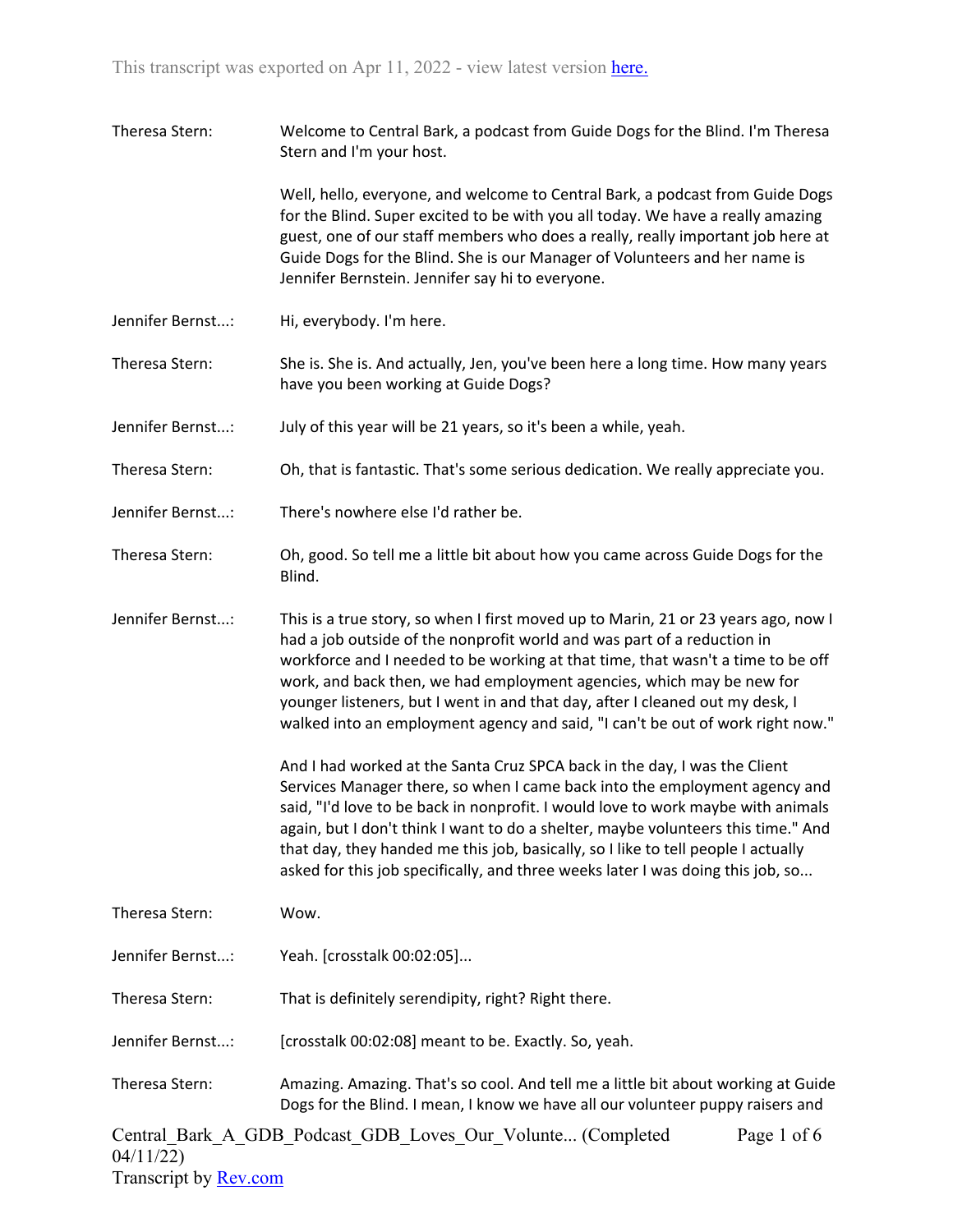things who do so much for us, but you are really kind of working with our campus volunteers and people who sort of volunteer in other capacities here at Guide Dogs. Can you tell me a little bit about the impact that our volunteers make and a little bit about your program?

Jennifer Bernst...: Absolutely, so it's important to really know that volunteers are pretty wellengaged in every department in some way or another on both campuses, so some of maybe the more obvious are some of the dog care positions, for instance, when we opened the brand new puppy center in California, there were a number of support positions that came there, that which include brood socialization and dog-walking and things to do with the puppies directly.

> And then there are a large number of things that support other parts of the organization, so we have folks who prepare meals for the dogs, people who bathe the dogs, but also folks who work directly with clients, either driving or serving meals while students are in class or helping folks get oriented to their room, and that's on both campuses, we have folks who drive, a lot of driving for people, either picking up, taking back to the airport, taking dogs to appointments, taking staff who are blind or visually impaired to speaking events, or just really supporting in that way too, and that is a big need. We have folks who help out in the gift shop and we have folks who help out in the administrative ways, accounting and in those kinds of departments and putting together sort of the more typical vision of office volunteering packets than doing things like that.

> And I really have to shoutout to my team, Rita Lockett and Bonnie Shoffner. The three of us really pride ourselves on being able to make nice matches with people. We try to find out why a person has come to volunteer with us and what they're interested in, what their schedule allows for, and really try to find something that's going to feel very meaningful and resonant to what they want to do for us, because we're so grateful they've come.

Theresa Stern: Yeah, no, and I think that's just... It's really so cool, I guess, if I can't think of a better word to say, but it's really awesome that there's so many different ways that volunteers can interact with our mission, like you were saying, so the dog piece, puppies to older, senior dogs and then working directly with clients, which is great.

> Personally, as a blind staff member, I have been so thrilled to have wonderful volunteer drivers who've taken me to my speaking engagements or to the airport when I had to travel and that kind of thing, and that's just been really, really fun, and I know our students, they love meeting the volunteers and the volunteers will pick up the students from the airport where they're first coming to get their guide dog and then take those same students back a couple weeks later to the airport and get to hear the whole story and get to see the whole mission all come together too, and like you said, working in the student residence, doing meals and then helping in the gift shop and all... So it's just, I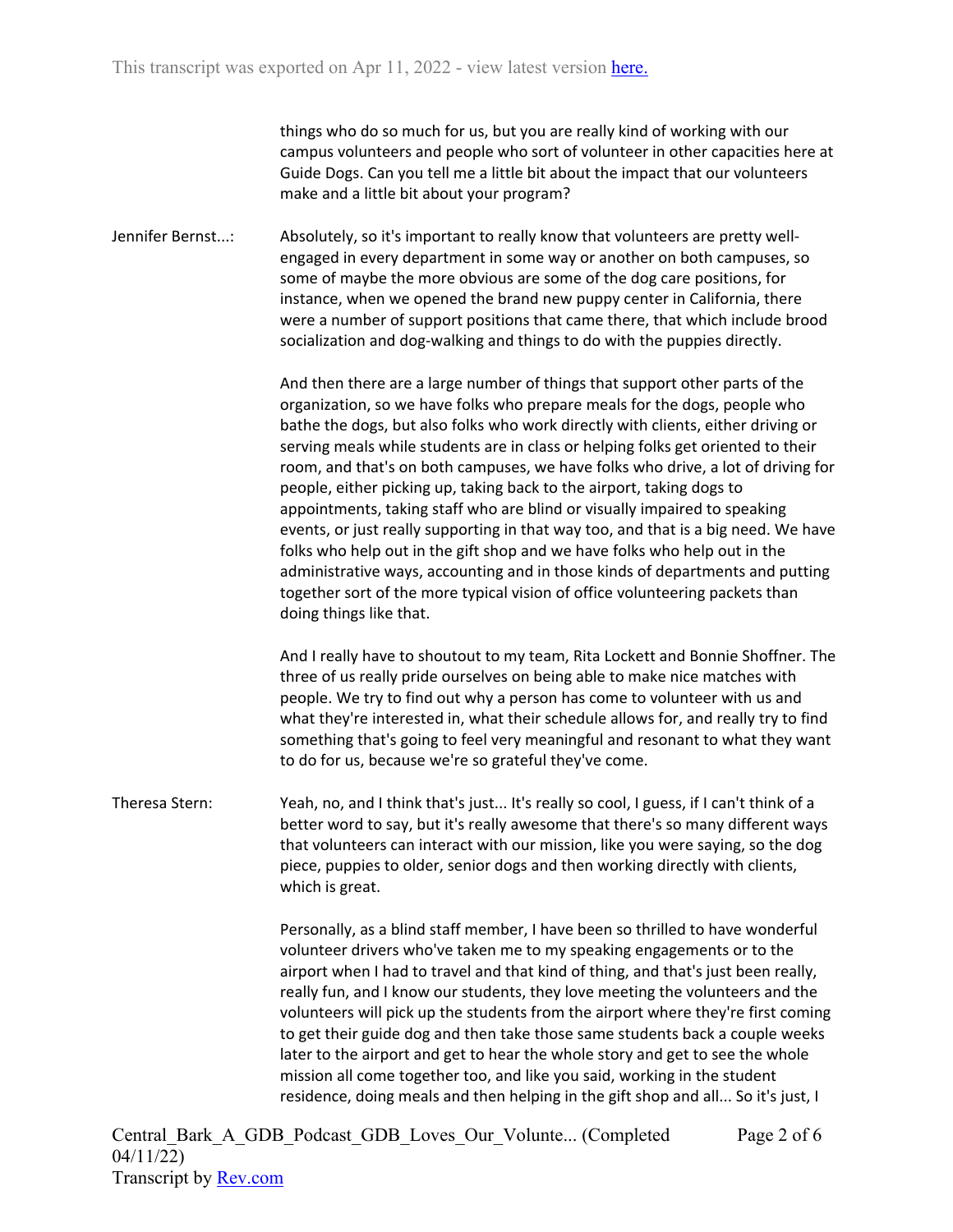love that there's so many ways, I guess, that people can, like I said, have these sort of touch points with what we do here at Guide Dogs for the Blind.

- Jennifer Bernst...: Absolutely, and I would be remiss to not mention our Foster Care families at this point, too.
- Theresa Stern: Oh, my gosh. Yes.

Jennifer Bernst...: Foster Care are this incredible community of volunteers who take dogs into their homes for a wide variety of reasons. These are folks who are so giving and so generous of their time and their resources, we really lean very heavily on them on both campuses, and some of them even take the dogs back and forth from campus every day to try and accommodate what specific dogs might need to be successful, so big shoutout to the Foster Care community as well.

Theresa Stern: Absolutely. Absolutely. Yes. Yes. They definitely come in and provide that nice home for whichever dogs need some foster care and yeah, no, I think that's just a really great way to contribute to Guide Dogs for the Blind. So for people that are interested in volunteering, how do they go about that? And then how do you do the matching and stuff? It's really interesting to me.

Jennifer Bernst...: Sure. So people reach out to us on the website for the most part, so that's guidedogs.com. The minimum age is 18, so someone is 18 years of age or older, they let us know. They let me know they're interested, typically, and I'll send them a list of what's available and they can decide if there's a match now or if there's something we'll talk about in the future, then usually we'll sit down and talk with each other. Thank goodness for Zoom, right? Now I can Zoom with them and get to know them that way a little bit. Bonnie does the same thing on the Oregon campus. And again, we're chatting with them to find out what are they interested in volunteering to do? What are their skills? What's their schedule?

> And one of the questions that I think we ask that tends to throw people is, "What do you hope to take away from volunteering?" And I think sometimes people forget that it's more than okay, it's important to want something back and that it's okay for that to be a process of reciprocity, that while they are providing this wonderful service for us, hopefully, in return, we're thanking them in the way that feels best for them as well, so recognition is a really large part of what we do and we want to make sure people feel recognized and that's a little bit of a nuanced process too, that requires knowing someone and knowing what's meaningful and really trying to make sure that they feel thanked in a way that means the most to them.

Theresa Stern: Yeah. I think one of the things that I love that I think you've really brought to Guide Dogs for the Blind here, Jen, is our volunteers really have kind of... They're a community. They care about each other. Some of them have been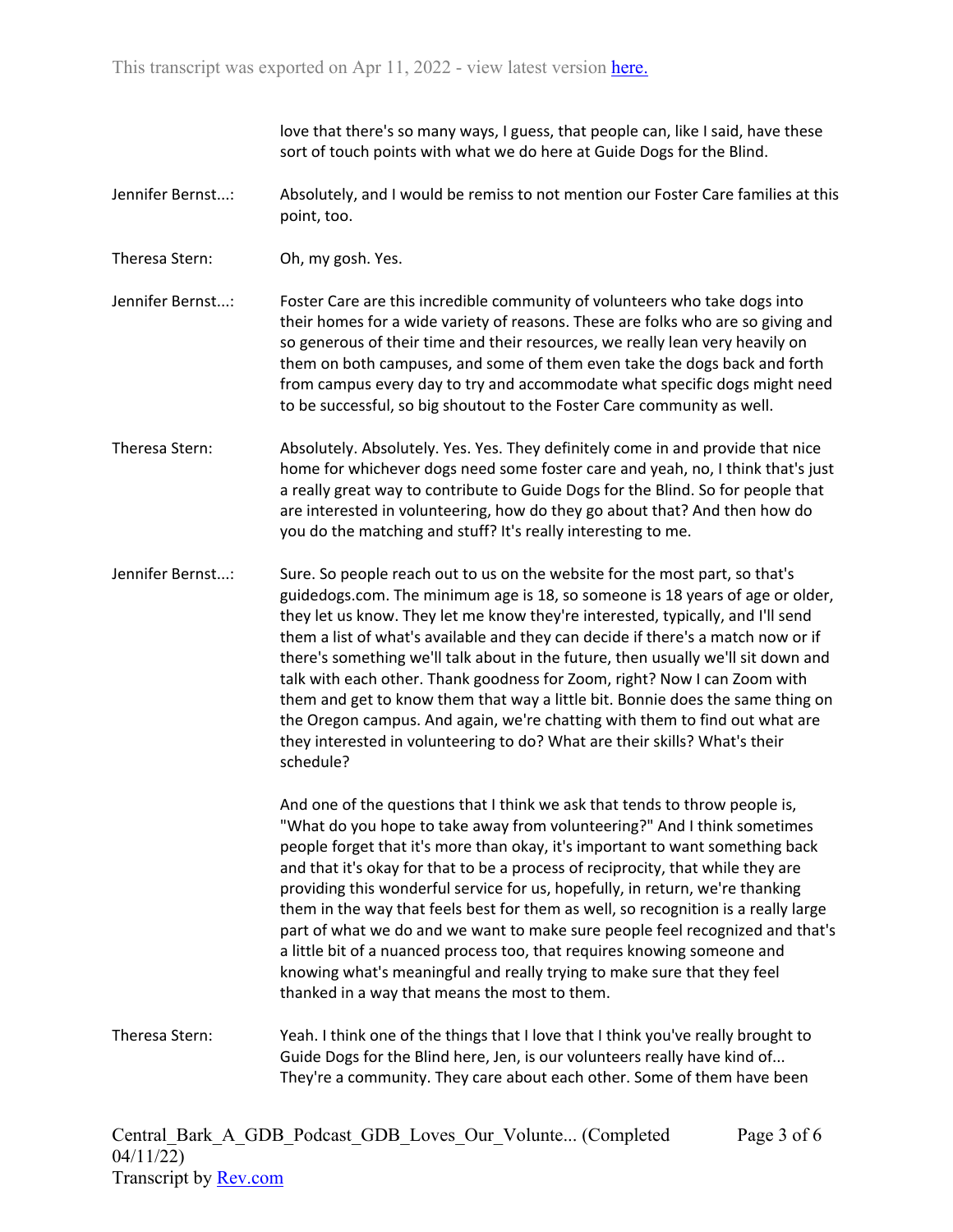coming for years and years and years. Do you have some examples of some of our long-term volunteers?

- Jennifer Bernst...: I know we have at least a few 40-year celebrants this year.
- Theresa Stern: Wow.

Jennifer Bernst...: Definitely have some 20s, for sure, and probably some in between, but it is not uncommon at all for a person to come in and stay for that 20, 30, 40 year. We've had a couple 50s over the years, which is really exciting too, and we certainly try to fuss over them, but, you know, I'll fuss over one year too. I always think that the longevity is always amazing and for the person, let's say, who's a full-time employee of somewhere else, they're working, they have very limited time, I'm grateful for those two hours that they can give me too. I'm always really grateful and try to stay aware of when people are... Whatever time they're able to give us, I'm genuinely grateful for that on whatever scale is easy for or available to them.

> This is a very robust group of people. These are folks who have had very robust professional lives, folks who come to us from all different places, all different personal stories. The one thing they've had in common, a lot of the time, they either saw us on the streets, they've seen us growing up. I cannot tell you how many times somebody has said, "I saw you when I was a child and I knew I had to get involved as soon as possible." And sometimes that's 40, 50 years later, but they remembered us, and as soon as they actually had that kind of time in their lives, they stuck to their own commitment to themselves that they were going to come contribute to us even all those years later and I'm always really impressed by that.

- Theresa Stern: Yeah. Yeah. Now tell me a little bit, this last two years has been super crazy, right? With the pandemic? Tell me a little bit about how volunteering worked during that time and how you kept that sort of sense of community amongst your volunteers.
- Jennifer Bernst...: Well, I have to say, in the 20 years of being a Volunteer Manager, I never anticipated having to say to my volunteers, "Stay home. Don't come." That was very bizarre, and I think it was as bizarre for them as it was for me, and these folks, so remarkably, stood by us, waited for the green light and said, "All right, if I can't come do my usual job, how can I help? What can I do?" Showed up immediately. And one of the first things they did was made masks even before we...
- Theresa Stern: Oh, gosh, you're right. Oh, you're making me cry.
- Jennifer Bernst...: Before we could buy masks, before we even really knew what that meant or why we were wearing them or whatever, we found out we needed to start wearing masks and I really think they tore up their bedsheets. I think they really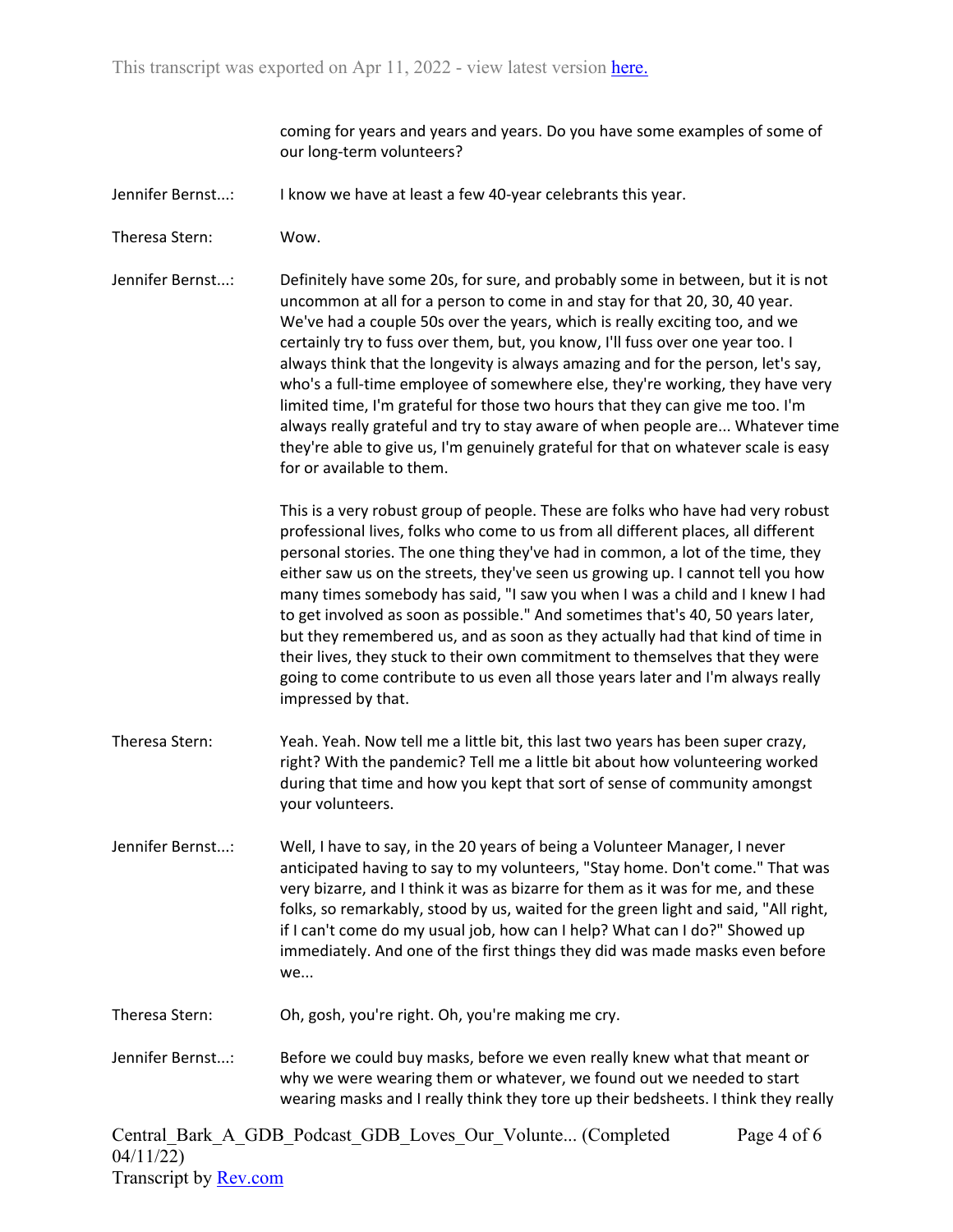did use things they had at home, they just knew we needed them and we even said, "We can't even say hi to you on campus right now." So they dropped them off in different barrels, drove onto campus and drove off, on both campuses, and delivered hundreds, maybe thousands, but certainly hundreds of masks that got used.

Theresa Stern: Yes, they did.

- Jennifer Bernst...: And we're all accustomed to the very sort of sterile and standard ones right now, but back then, they were all a little unique. They were all made of all sorts of materials, and I think that made them, in a rather sort of frightening and uncertain time, that was a really special and meaningful thing, for staff to be able to say, "Oh, I've got this handmade mask with this really cute pattern." Or whatever. I think people started to have favorites too, but I don't remember [crosstalk 00:11:34].
- Theresa Stern: Yeah, no, you're right. It was very comforting and it's making me kind of tear up now just thinking about it, because it was just super selfless and it was like, I think you put out an email, and they were like... They had them done the next day.
- Jennifer Bernst...: Next day. And there was a moment where we had to say, "We are good. Thank you." Yeah.
- Theresa Stern: Oh, my goodness. That's so amazing. And then just, I think I'm just going to call you out a little, Jennifer, because I have you here. One of the things, because I've known you for a lot of years, we've both worked here a long time, and one of the things that has always sort of impressed me about you or has made an impact on me, is that not only are you managing this volunteer program, which is exceptional, here at Guide Dogs for the Blind, but you also believe in volunteering.
- Jennifer Bernst...: For me as a volunteer, I get to go and remember how good that feels and how amazing it is. My contribution is small, I have to admit, but even my small contribution is appreciated, the folks there are terrific at that, and that sense, again, of if they asked me, "So, what do you hope to take away from volunteering?" That it's important for me to have an answer to that question, just as I ask that question of my own volunteers. It's okay for us to want something in return. It's okay for us to do it because it makes us feel good or because we want to support the organization or maybe it touches something personal. All of those, and all the other ones too, are good reasons to volunteer, so there's really no downside.
- Theresa Stern: That's fantastic. I just... I do think that that really shows in the program that you've created here is your own dedication to volunteerism.
- Jennifer Bernst...: Think so. I hope so. Thank you.